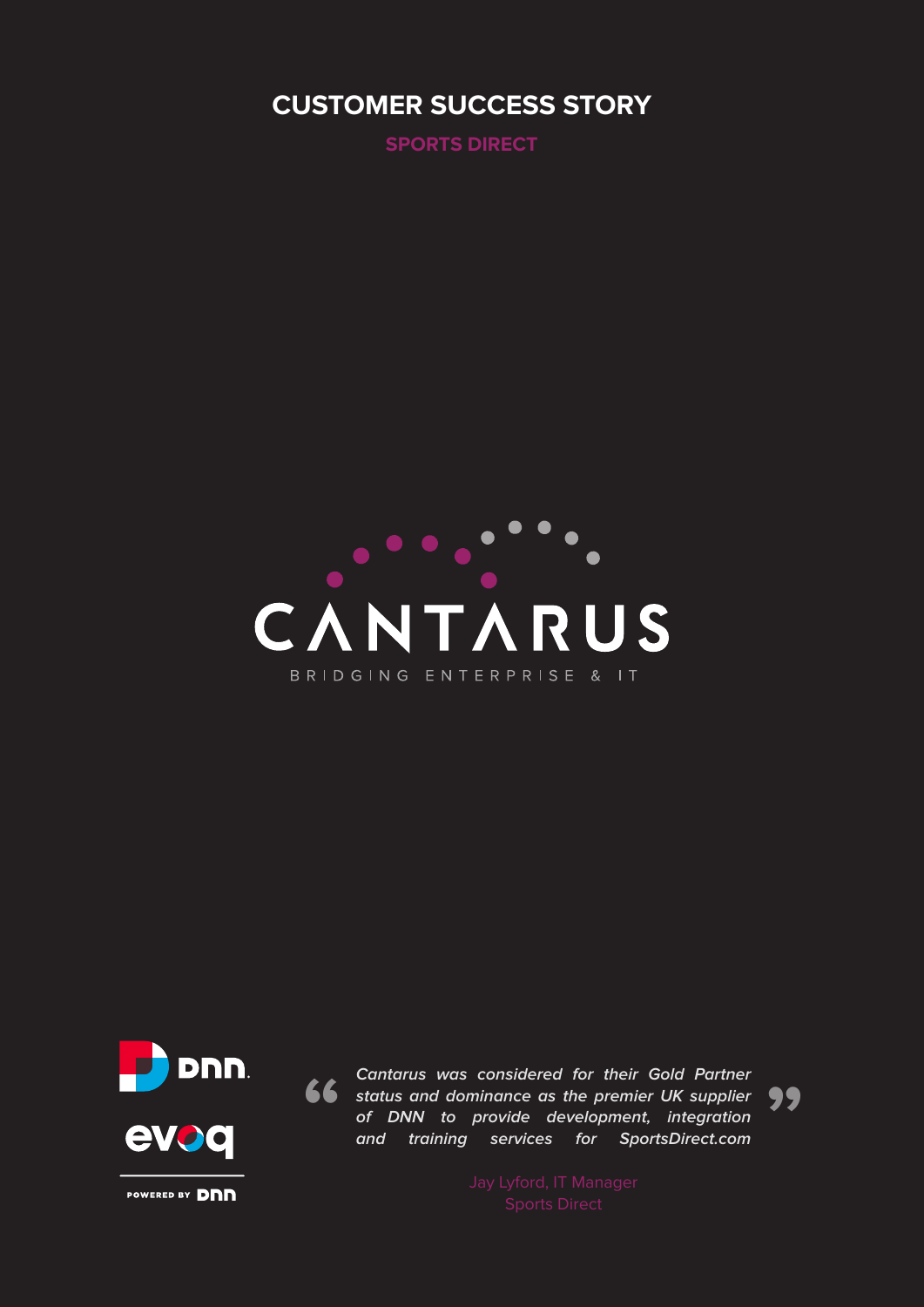

### **IN BRIEF**

#### **CHALLENGE:**

To meet the challenge of an expanding brand portfolio, increased sales growth and demand, SportsDirect.com needed to adopt a new, scalable, cost-effective and easy-to-maintain solution for their e-commerce web site.

#### **SOLUTION:**

DNN Platform plus the "DNN Evoq Content: Enterprise" content management system (CMS) in addition to dozens of additional custom-developed modules to deliver comprehensive e-commerce functionality.

#### **RESULT:**

A scalable, highly optimised and highly responsive web content management system, easily updatable by non-technical contributors. The platform allows new website deployments in less than a day to maximise business continuity.

## **THE CHALLENGE**

Faced with an ever increasing list of brand acquisitions and over 80% online sales growth in 2011-12, supporting www.sportsdirect.com's development was vital for their seasonal surge in demand.

To better handle the volume of traffic and transactions, Sports Direct sought a scalable, available and robust e-commerce platform, enabling content managers to easily maintain and update the site. The legacy system presented a number of concerns:

- **Non-scalable and expensive to maintain**
- **Labour intensive: only technical staff could update and upload new content**
- **New front-end web technologies not utilised**
- **Deployment of new brand websites was too time consuming**

As new brand acquisitions increased, maintaining a legacy system with a challenging set-up became a struggle. Bringing newly acquired third-party websites into the existing e-commerce team before deployment was essential by unifying supplier extranets and integrating Sharepoint into the platform. This process delayed customers' ability to purchase immediately, consequently Sports Direct required a Microsoft.NET Solution to de-couple their e-commerce offerings from the previous system, to a more resilient online infrastructure to allow for a rapid return on investment.

# **THE SOLUTION**

Cantarus consultants collaborated on-site with Sports Directs' own IT development team and DNN's technical specialists to architect a solution tailored to Sportsdirect.com's complex, technical and demanding business requirements. Sports Direct's minimum requirement was to replicate their current websites functionality into a content management system that could be updated easily.

Upon transferring existing code into DNN, the rapid development for a proof-of-concept website was created. The DNN core team assisted in setting up the DNN development environment and provided best practice for skin and module development. After numerous cycles of development, refining code and integrating DNN more effectively, extensions to the framework became a priority to provide feature-rich functionality.

Working closely with the e-commerce team, Cantarus provided training to support existing developers and composed informative wikis to support contractors and other staff working on the project. Upon completion of the project, Cantarus returned to deploy a successful platform upgrade to DNN 7.



**Sports Direct, one of the FTSE 100, is the UK's largest and number one sports retailer by revenue and operating profit, receiving in excess of 436,000 peak daily visitors with 7.7 million page views per day (2012). Active in 19 European countries, it owns a significant number of world-famous sport, fashion and lifestyle brands, including: USC, Lillywhites, Field & Trek, Dunlop, Slazenger and Karrimoor.**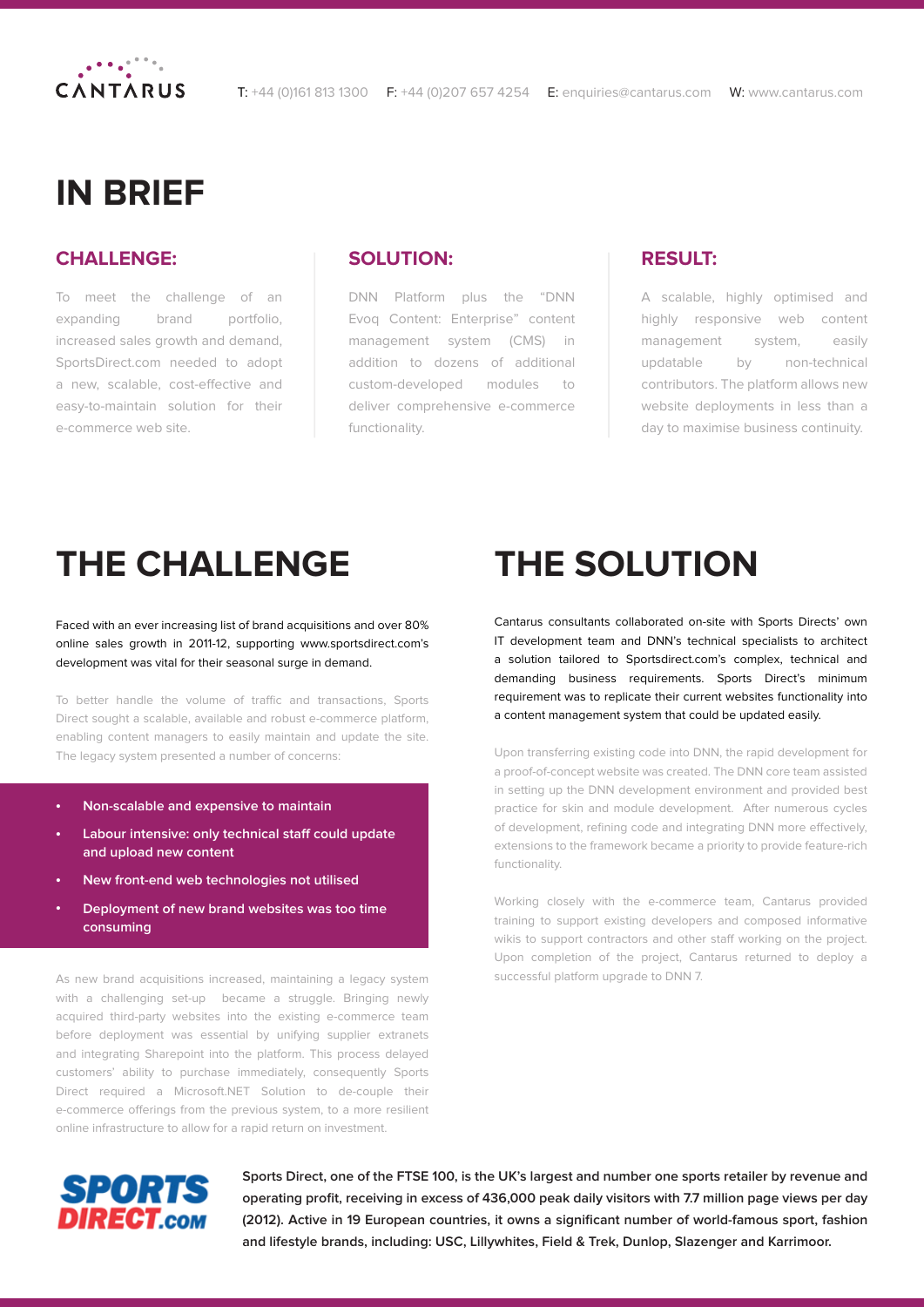



#### **Cantarus implemented the DNN Evoq Content CMS for its enterprise level support and following features:**

- **Scalable and extensible to meet growing demand and increased order fulfilment capacity**
- **Flexible framework to allow integration with current e-commerce system; highly responsive and highly optimised**
- **Quick re-deployment of sites in multiple languages and currencies**
- **Ease of use edit content and add new product categories without technical expertise**
- **Highly granular permissions-based security, with work-flow provision for content management**

#### **Sportsdirect.com's online business is an important, rapidly growing retail channel for our company, increasing 83% over the past year 66**<br>for ou

## **THE RESULT**

Investing in a new platform helped towards over 50% revenue growth in FY12, with sales in FY13 increasing another 15%. The new platform has facilitated rapid expansion of the number of websites and scale of SportsDirect.com's e-commerce operations.

#### **ADAPTABILITY:**

Fast and reliable with 100% uptime, Cantarus architected a solution to allow system maintenance without downtime, allowing SportsDirect to add new products, new websites and upgrade the platform with no negative effect on their website and customers.

#### **SCALABILITY:**

New websites deployed in less than a day, with a customised, fully automated roll-out procedure, SportsDirect.com's developers can rapidly modify specific web applications and design templates for individual brands whilst maintaining consistency across all their sites

#### **SECURE ENVIRONMENT:**

Granular permissions to add pages, modules and delete content with little technical knowledge. Marketers can update products and promotions quickly for their customers, without technical knowledge.

Jay Lyford, IT Manager, 2012